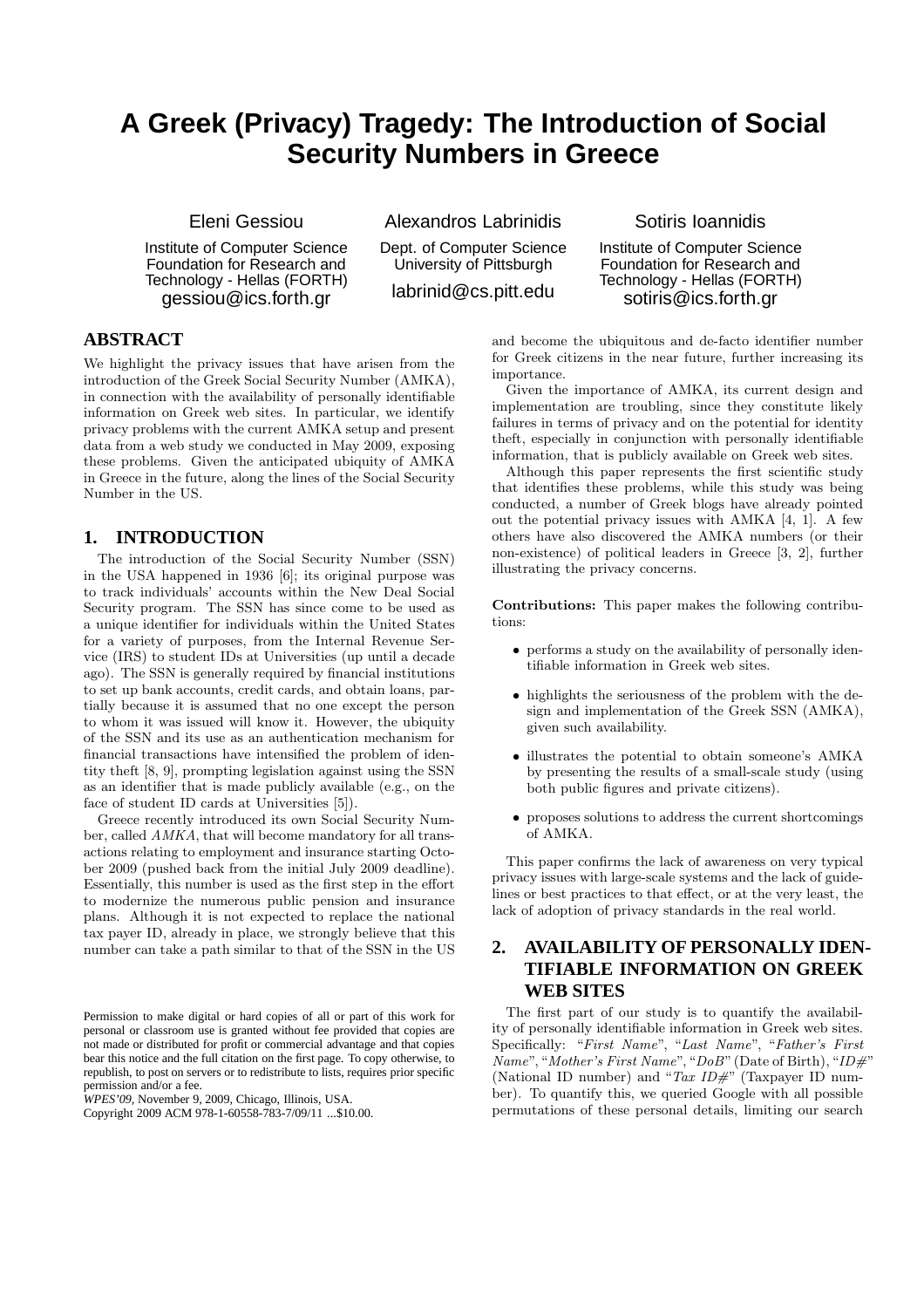| Mother's FN  | $\mathrm{DoB}$ | ID#          | Tax $ID#$ | Total  |
|--------------|----------------|--------------|-----------|--------|
| yes          | yes            | yes          | no        | 50     |
| $\mathbf{n}$ | yes            | yes          | no        | 1,724  |
| yes          | yes            | $\mathbf{n}$ | no        | 1,983  |
| $\mathbf{n}$ | yes            | no           | no        | 3,843  |
| yes          | no             | no           | yes       | 4,244  |
| yes          | no             | yes          | no        | 4,895  |
| $\mathbf{n}$ | $\mathbf{n}$   | no           | yes       | 15,806 |
| $\mathbf{n}$ | $\mathbf{n}$   | yes          | no        | 22,099 |
| yes          | $\mathbf{n}$   | no           | no        | 63,211 |

Table 1: Availability of personally identifiable information for regular citizens on Greek web sites. A person's First Name, Last Name, and Father's First Name were present in all searches, so we omitted the columns for those attributes since they would all be yes. FN stands for First Name.

to .gr web sites. The results were filetype-restricted to .xls files, because large-scale publication of personally identifiable information happens primarily through spreadsheet files.

Table 1 shows the amount of personally identifiable information that is available in Greek sites in spreadsheet format<sup>1</sup>. The fields "First Name", "Last Name" and "Father's First Name" are omitted because they are always included in each row. The fields shown in the table were not always requested in the search query; the indication "yes" indicates their presence in the query and the indication "no" their absence. One may notice that half of the possible permutations in Table 1 are missing, this is because they returned no results. Note that the "Total#" should be viewed as the minimum volume of data that can easily be found on the Greek Web.

If we consider that an individual can be identified uniquely by their full name, their father's and mother's first name, then the fact that a malicious party can identify over 60 thousand people, is quite worrying. Moreover, it is surprising that more than 15 thousand taxpayer ID numbers are publicly available by simply querying a search engine.

Although knowing someone's first/last name, their father's and mother's first name, and their date of birth (i.e., for the 1,983 people in the third row of Table 1) might not seem to pose a serious privacy risk, the introduction of AMKA makes it quite dangerous. The fact that there is a way to find out a person's AMKA, as we describe in Section 3, by knowing these five pieces of information about them, triggered our curiosity about AMKA and motivated this paper.

#### **3. ABOUT AMKA**

AMKA has the following 11-digit format: YYMMDDxxxyz, where the first 6 digits encode the person's date of birth (YYMMDD), the following 4 digits are a sequence number for people born on that date (xxxy) and the last digit is a control digit (z). The sex of the person is encoded in the last digit of the sequence number (y of xxxy): even digits are assigned to women and odd digits are assigned to men<sup>2</sup>. This results in



Figure 1: Screenshot of the AMKA's Web site form.

disclosure of both the date of birth and the sex of a person by solely looking at their AMKA.

The second, and even more troubling failure in the implementation of AMKA, is in the way a person can find what their AMKA is. Currently, there is a heavily advertised web form in place (http://www.amka.gr/AMKAGR/), which asks for the following information:

- First Name  $($ 'Ovou $\alpha$ )
- $\bullet$  Last Name (Επὶθετο)
- Father's First Name ('Ovou $\alpha$   $\pi$  $\alpha$  $\tau$ è $\alpha$ )
- Mother's First Name (Όνομα μητέρας)
- · Date of birth (Ημερομηνία γέννησης)
- to provide a person's AMKA (Figure 1).

Although this can be seen as a big convenience for Greek citizens, to establish whether they have an AMKA (and what that number is) or not (and need to apply for one), it is also a problem in terms of potentially exposing many individuals to identity theft. A malicious third party can misuse such a system in three ways:

- 1. Find the AMKA of public figures, by obtaining the required data already available on the Web (e.g., in wikipedia or their Facebook profiles).
- 2. Find the AMKA of citizens, by gathering personally identifiable information that has already been (improperly) published about them on the Web, as we showed in the previous Section.
- 3. Find the AMKA of citizens for whom not all of the five above fields are known, simply by brute-force guessing.

Before testing these ideas, we wanted to be certain that such actions would not violate the web site's acceptable use policy, despite our investigation being done purely for academic purposes. To our surprise, we found that the link to the acceptable use policy was broken. In fact, it seems that it has not yet been supplied (as of June 19, 2009), since the link currently points to http://www.amka.gr/#, i.e., a placeholder.

#### **4. METHODOLOGY AND RESULTS**

In this section we present the methodology we used to conduct our study. Our goal was to discover whether it is

<sup>1</sup>Personally identifiable information was also found for the mother of one of the authors, while conducting this study!  $^{2}{\rm This}$  information is included in the welcome letter sent out to some AMKA recipients and was mentioned in [1, 4].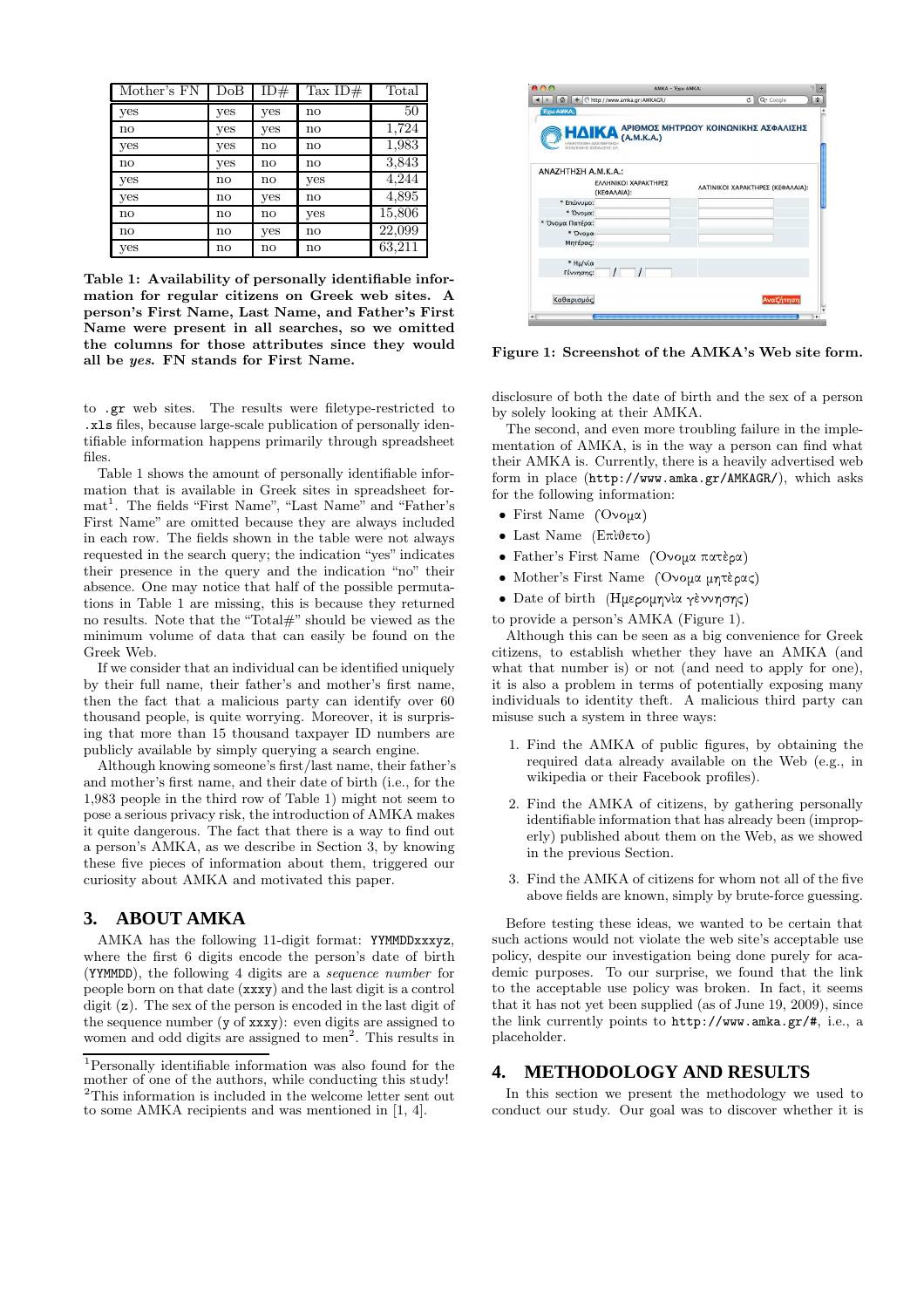possible to find the AMKA of a person and how much effort is needed to do so.

The data sets we used for our study include personal details of both public figures and regular citizens, found on the Web. As mentioned earlier we need the five attributes - "First Name", "Last Name", "Father's First Name", "Mother's First Name", "DoB" - in order to query the system for an AMKA. Finding all five of them for each individual would be ideal but not always the case, as Table 1 shows. That led us to divide our data-set in two categories: (i) Exact Data, for cases when we have all five fields for a person, and (ii) Non-exact Data, for when one or more fields are missing.

#### **4.1 Exact Data**

The Exact Data set consists of the personal details of individuals (public figures and private citizens) for whom we were able to collect all five of the required attributes. The strategy we followed was straightforward; we simply queried the system for each individual. To accomplish this with the minimum amount of effort we built a script, written in python, that automated the entire procedure. This script issued one HTTP POST request per individual with the appropriate fields filled-in and parsed the AMKA when available in the results web page.

|         | $_{\rm Total}$ | with AMKA |      |
|---------|----------------|-----------|------|
| Public  | 18             |           | 55.5 |
| Private | .983           | .490      | 75.1 |

Table 2: Results of the Exact Data set.

The results of the Exact Data set are shown in Table 2. The first row contains the results after querying for 18 selected Greek public figures. We collected information about them from public web sites (e.g., wikipedia, their personal pages, fan sites, etc.), all discoverable through Google. As far as the private citizens were concerned, we managed to collect .xls documents, mainly from two different sites, which contained all the personal information required for searching, that is "DoB", "Mother's First Name" etc. Most of these lists were found on a hospital's website and their entries referred to nurses and midwives. As we can see, 3 out of 4 already had an AMKA which we collected successfully.

We should note that failure to find a person's AMKA when having all of the five required fields can be attributed to one of three reasons:

- 1. The person's data available on the Web is incorrect.
- 2. The person's data entered in the AMKA database is incorrect.
- 3. The person does not have an AMKA number yet. This seems the most possible reason for the majority of our cases and, of course, will change when AMKA becomes mandatory (in October 2009).

To compare the public availability of SSNs in the US versus AMKA numbers in Greece, we used Google to assist us in collecting as many SSNs as possible. Our search resulted in the collection of only 270 SSNs. If we take into account the population of USA, which is in excess of 300 million and the population of Greece which is approximately 11 million, the percentage difference between the number of AMKAs

and the number of SSNs that are publicly available is huge. Additionally we were able to find 27 SSNs of people that were deceased. This is an alarming fact because a malicious party can use one of these SSNs for illegal purposes, presenting to be the legal owner of it with less chances of getting detected.

#### **4.2 Non-exact Data**

Despite the fact that in most of the cases it was possible to find all the required personal details needed to query for an individual's AMKA, there were cases that only some of them could be found. During our study we faced two distinct categories of missing attributes, either missing "Mother's First Name" or "DoB" (day and month – the year was known). The way we dealt with both cases was brute-forcing the missing attribute. Doing so in the second case was trivial. We simply tried all possible combinations of day and month. In the former case we created a list of the most common Greek female names, 287 in number and tried them (see Table 3).

|            | Total | with AMKA |      |
|------------|-------|-----------|------|
| Public-NM  |       |           | 42.8 |
| Public-ND  |       |           | 40.0 |
| Private-NM | 149   | 33        |      |

Table 3: Results of the Non-exact Data set. The -NM suffix stands for "No Mother's First Name" and the -ND stands for "No Date of birth".

The probability of guessing the missing date of birth is one, so in our case we are certain that only two public figures out of five have AMKA. Unfortunately, in the missing mother's name case, we are not able to measure the success of our brute-forcing technique because we do not know the exact fraction of individuals that does have AMKA. We believe however, that finding the AMKA of almost one out of two public figures is a very high success rate, especially if we consider that it is almost the same as in the case where all personal details were available. Finally, we should note here that the low rate in the last row of Table 3 may be due to another reason. The data-set we used mainly consists of driving license candidates. This indicates that the majority of them are young people, probably 18 year olds, that may have not applied for an AMKA yet.

Using a larger subset of Greek female names we could have seen an increase in the success rate, but this was not the main goal of this study. Our goal was a proof-of-concept discovery of AMKAs and not an exhaustive search style database extraction.

Table 4 shows a breakdown by profession for the public figures for whom we found an AMKA. The majority of them are politicians, but we also found the AMKA of a celebrity. We also found the AMKA of three journalists from major TV stations and two AMKAs of famous Greek athletes.

| Politicians | q |
|-------------|---|
| Journalists |   |
| Athletes    |   |
| Celebrities |   |

Table 4: Break down of public figures, for whom we discovered their AMKA, by profession.